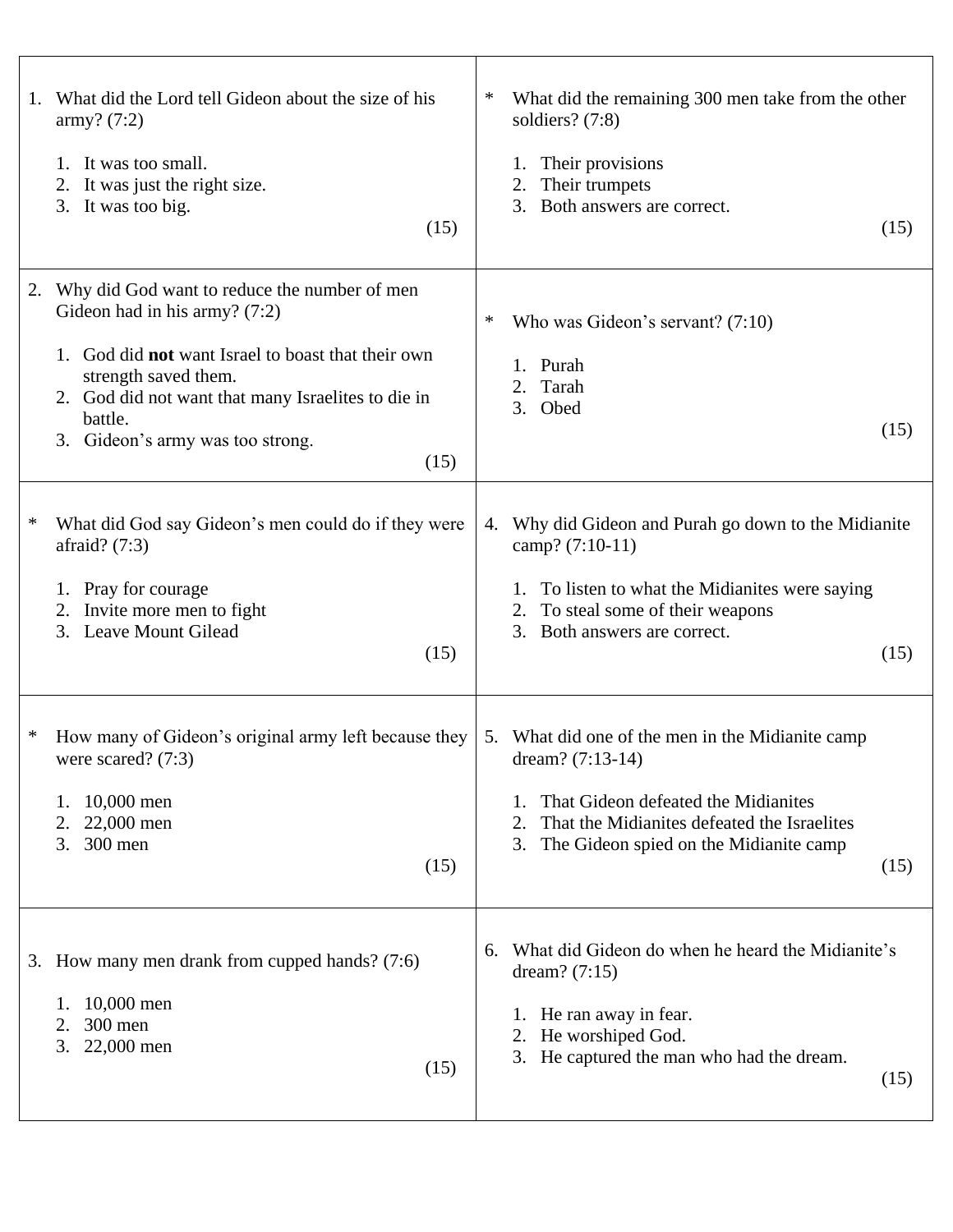| ∗  | What did the remaining 300 men take from the other<br>soldiers? (7:8)<br>Their provisions<br>1.<br>Their trumpets<br>2.<br>3. Both answers are correct.<br>(15)                                                                       | What did the Lord tell Gideon about the size of his<br>1.<br>army? (7:2)<br>It was too small.<br>It was just the right size.<br>3. It was too big.<br>(15)                                                                                                                       |
|----|---------------------------------------------------------------------------------------------------------------------------------------------------------------------------------------------------------------------------------------|----------------------------------------------------------------------------------------------------------------------------------------------------------------------------------------------------------------------------------------------------------------------------------|
| ∗  | Who was Gideon's servant? $(7:10)$<br>1. Purah<br>Tarah<br>2.<br>3.<br>Obed<br>(15)                                                                                                                                                   | Why did God want to reduce the number of men<br>2.<br>Gideon had in his army? $(7:2)$<br>1. God did not want Israel to boast that their own<br>strength saved them.<br>2. God did not want that many Israelites to die in<br>battle.<br>3. Gideon's army was too strong.<br>(15) |
| 4. | Why did Gideon and Purah go down to the Midianite<br>camp? (7:10-11)<br>To listen to what the Midianites were saying<br>1.<br>To steal some of their weapons<br>2.<br>3.<br>Both answers are correct.<br>(15)                         | What did God say Gideon's men could do if they were<br>∗<br>afraid? $(7:3)$<br>1. Pray for courage<br>2. Invite more men to fight<br>3. Leave Mount Gilead<br>(15)                                                                                                               |
|    | 5. What did one of the men in the Midianite camp<br>dream? (7:13-14)<br><b>That Gideon defeated the Midianites</b><br>1.<br>That the Midianites defeated the Israelites<br>2.<br>3.<br>The Gideon spied on the Midianite camp<br>(15) | How many of Gideon's original army left because they<br>$\ast$<br>were scared? (7:3)<br>10,000 men<br>22,000 men<br>2.<br>300 men<br>3.<br>(15)                                                                                                                                  |
| 6. | What did Gideon do when he heard the Midianite's<br>dream? $(7:15)$<br>He ran away in fear.<br>1.<br>2. He worshiped God.<br>3. He captured the man who had the dream.<br>(15)                                                        | 3. How many men drank from cupped hands? (7:6)<br>10,000 men<br>1.<br><b>300 men</b><br>22,000 men<br>3.<br>(15)                                                                                                                                                                 |

 $\Gamma$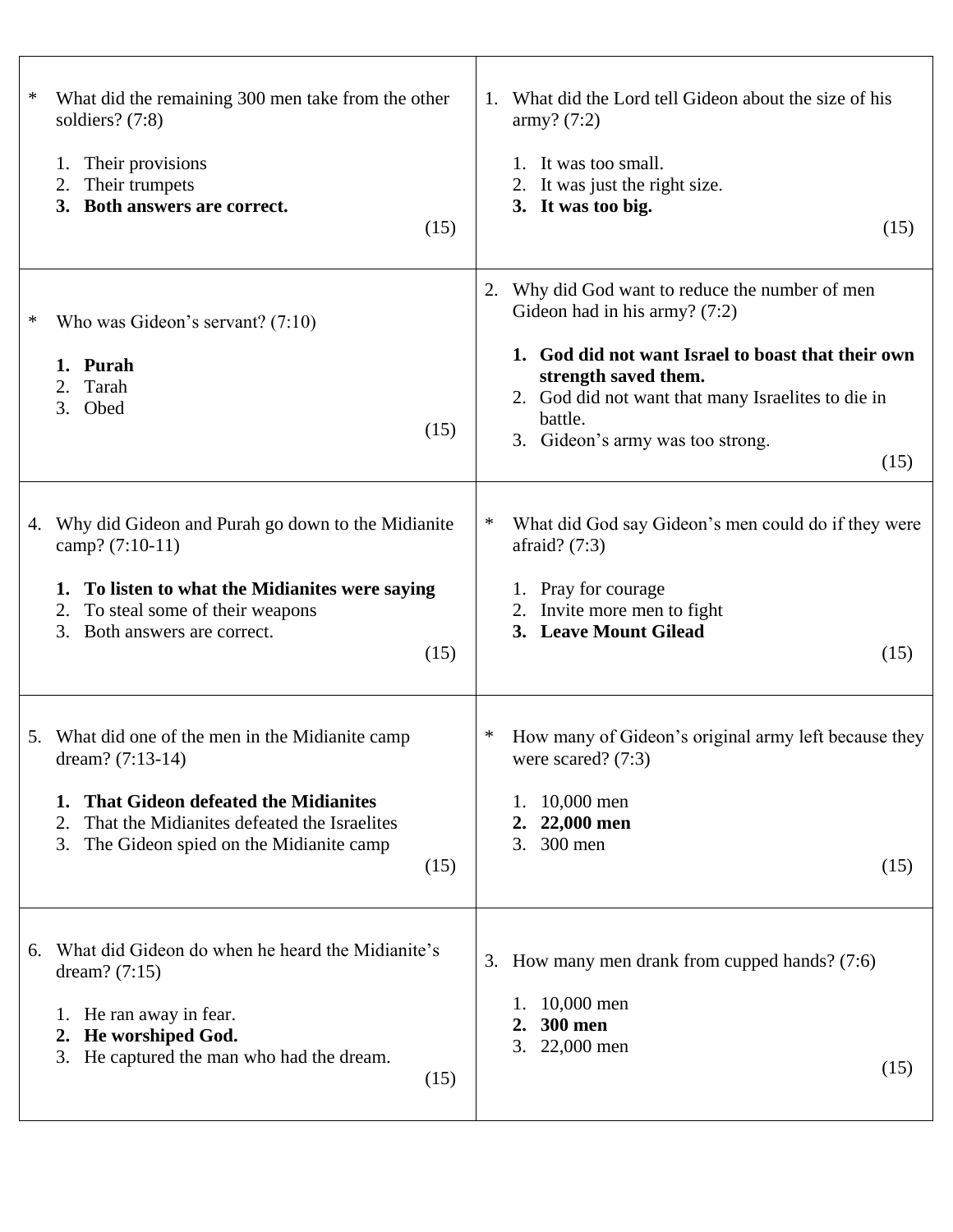| 7. | What did Gideon call out when he returned to the<br>Israelite camp? $(7:15)$<br>1. "Get up!"<br>2. "The Lord has given the Midianite camp into your<br>hands."<br>3. Both answers are correct.<br>(15)                        | 9. What did the three companies do when Gideon and<br>those with him blew their trumpets and broke their<br>$jars? (7:19-20)$<br>Blew their trumpets and smashed their jars<br>Charged into the city<br>2.<br>3. Ran away in fear<br>(15) |
|----|-------------------------------------------------------------------------------------------------------------------------------------------------------------------------------------------------------------------------------|-------------------------------------------------------------------------------------------------------------------------------------------------------------------------------------------------------------------------------------------|
| ∗  | How did Gideon divide the $300$ men? (7:16)<br>1. Into groups of 10<br>Into three companies<br>2.<br>Into five companies<br>3.<br>(15)                                                                                        | ∗<br>What did the Midianites do when the 300 trumpets<br>sounded? $(7:22)$<br>They fought the Israelites.<br>1.<br>They turned on each other with their swords.<br>Both answers are correct.<br>3.<br>(15)                                |
| 8. | What did Gideon give each of the 300 men? (7:16)<br>1. A trumpet and an empty jar with a torch inside<br>2. A sword and a torch<br>3.<br>Both answers are correct.<br>(15)                                                    | ∗<br>What message did Gideon send to Ephraim? (7:24)<br>Run away.<br>1.<br>Seize the waters of the Jordan<br>2.<br>Both answers are correct.<br>3.<br>(15)                                                                                |
| ∗  | What were the Israelites supposed to do when Gideon<br>and the men with him blew their trumpets? $(7:18)$<br>Blow their trumpets<br>1.<br>Shout, "For the Lord and for Gideon."<br>2.<br>3. Both answers are correct.<br>(15) | 10. During Gideon's lifetime, how long did the land have<br>peace? (8:28)<br>1. $50$ years<br>2. 40 years<br>3. 20 years<br>(15)                                                                                                          |
| ∗  | When did Gideon and the 100 men with him reach<br>the edge of the Midianite camp? $(7:19)$<br>1. "At noon"<br>2. "Just after they had changed the guard"<br>3. "At dawn"<br>(15)                                              | ∗<br>Finish this verse: "Wait for the Lord; be strong and<br>" (Psalm $27:14$ )<br>1. "faithful. He will always help you."<br>2. "courageous always."<br>3. "take heart and wait for the Lord."<br>(15)                                   |